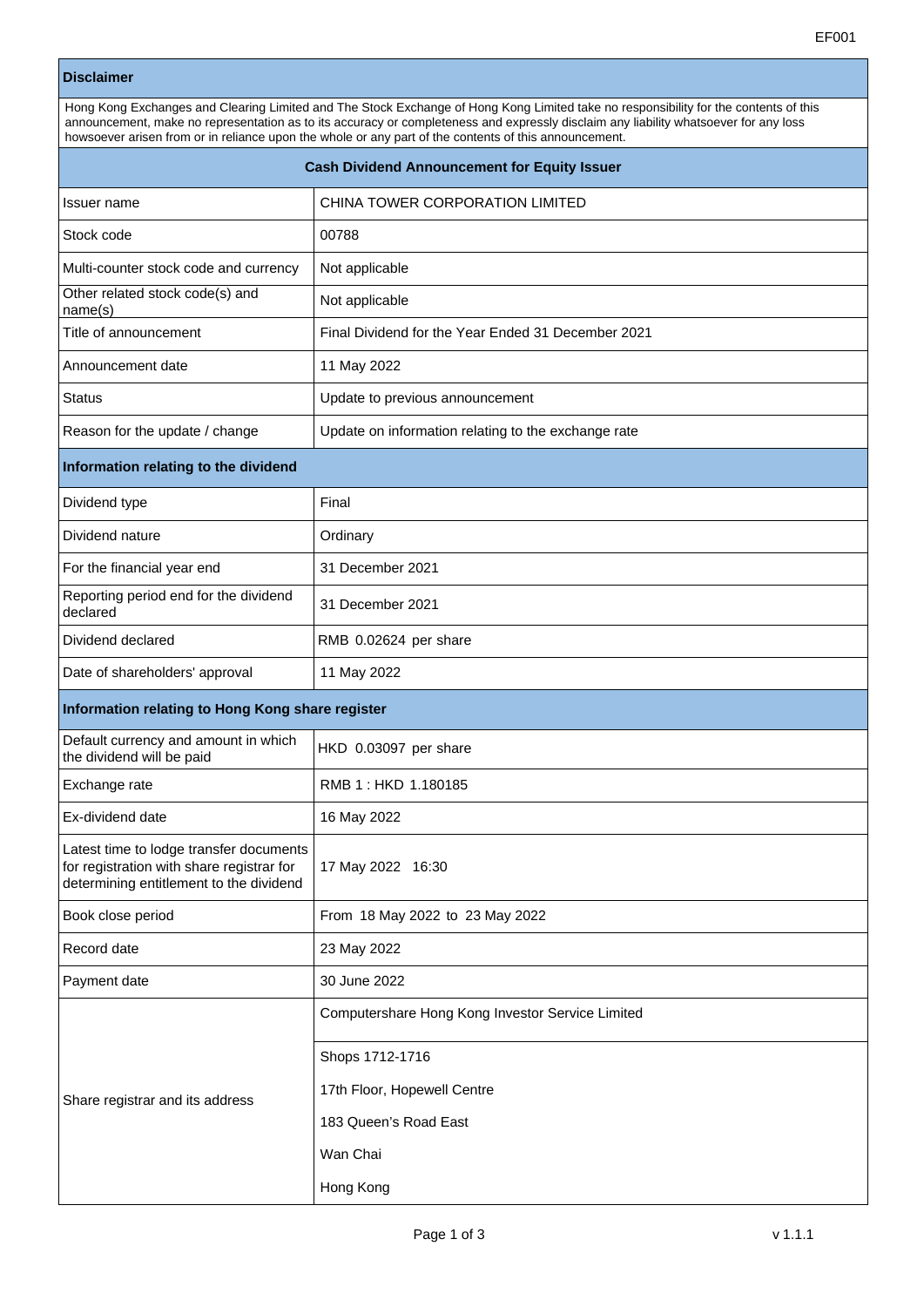| Information relating to withholding tax                        |                                                                                                                                                                                                                                                                                                                                                                                                                                                                                                                                                                                                                                                                                                                                                                                                                                                                                                                                                                                                                                                             |          |                                                                                                                                                                                                                                                                                                                                                                                                                                                                                                                              |  |
|----------------------------------------------------------------|-------------------------------------------------------------------------------------------------------------------------------------------------------------------------------------------------------------------------------------------------------------------------------------------------------------------------------------------------------------------------------------------------------------------------------------------------------------------------------------------------------------------------------------------------------------------------------------------------------------------------------------------------------------------------------------------------------------------------------------------------------------------------------------------------------------------------------------------------------------------------------------------------------------------------------------------------------------------------------------------------------------------------------------------------------------|----------|------------------------------------------------------------------------------------------------------------------------------------------------------------------------------------------------------------------------------------------------------------------------------------------------------------------------------------------------------------------------------------------------------------------------------------------------------------------------------------------------------------------------------|--|
| Details of withholding tax applied to the<br>dividend declared | Details of withholding tax (including type of shareholders and applicable tax rate)<br>applied to the dividends declared are set out in the table below. In addition, for<br>individual H share shareholders whose country of domicile is a country which has<br>entered into a tax treaty with the PRC stipulating a dividend tax rate higher than 10%<br>but lower than 20%, the Company will withhold the individual income tax at the effective<br>tax rate under the relevant tax treaty. For further details, please refer to the section<br>headed "Final Dividend" in the annual results announcement of the Company dated 9<br>March 2022.<br>The Company assumes no responsibility and disclaims all liabilities whatsoever in<br>relation to the tax status or tax treatment of the H share shareholders and for any<br>claims arising from any delay in or inaccurate determination of the tax status or tax<br>treatment of the H share shareholders or any disputes relating to the tax withholding<br>and payment mechanism or arrangements. |          |                                                                                                                                                                                                                                                                                                                                                                                                                                                                                                                              |  |
|                                                                | Type of shareholders                                                                                                                                                                                                                                                                                                                                                                                                                                                                                                                                                                                                                                                                                                                                                                                                                                                                                                                                                                                                                                        | Tax rate | Other relevant information<br>(if any)                                                                                                                                                                                                                                                                                                                                                                                                                                                                                       |  |
|                                                                | Enterprise - non-resident<br>i.e. registered address<br>outside PRC                                                                                                                                                                                                                                                                                                                                                                                                                                                                                                                                                                                                                                                                                                                                                                                                                                                                                                                                                                                         | 10%      | For H share shareholders who<br>are overseas non-resident<br>enterprises (including HKSCC<br>Nominees Limited, other<br>institutional nominees and<br>trustees, or other organizations or<br>groups), the Company will<br>withhold the enterprise income<br>tax at a rate of 10% of dividend.                                                                                                                                                                                                                                |  |
|                                                                | Individual - non-resident<br>i.e. registered address<br>outside PRC                                                                                                                                                                                                                                                                                                                                                                                                                                                                                                                                                                                                                                                                                                                                                                                                                                                                                                                                                                                         | 10%      | For individual H share<br>shareholders who are Hong Kong<br>or Macau residents and whose<br>country of domicile is a country<br>which has entered into a tax<br>treaty with the PRC stipulating a<br>dividend tax rate of 10%, or for<br>individual H share shareholders<br>whose country of domicile is a<br>country which has entered in to a<br>tax treaty with the PRC stipulating<br>a dividend tax rate lower than<br>10%, the Company will withhold<br>the individual income tax at a tax<br>rate of 10% of dividend. |  |
|                                                                | Individual - non-resident<br>i.e. registered address<br>outside PRC                                                                                                                                                                                                                                                                                                                                                                                                                                                                                                                                                                                                                                                                                                                                                                                                                                                                                                                                                                                         | 20%      | For individual H share<br>shareholders whose country of<br>domicile is a country which has<br>entered into a tax treaty with the<br>PRC stipulating a dividend tax<br>rate higher than 20%, or a<br>country which has not entered<br>into any tax treaties with PRC, or<br>under any other circumstances,<br>the Company will withhold and<br>pay individual income tax at the<br>rate of 20% on behalf of the<br>individual H share shareholders.                                                                           |  |
|                                                                | Mainland individual investors<br>investing in H shares of the<br>Company through the<br>Southbound Trading                                                                                                                                                                                                                                                                                                                                                                                                                                                                                                                                                                                                                                                                                                                                                                                                                                                                                                                                                  | 20%      | The Company will withhold the<br>individual income tax at the rate<br>of 20% of the dividend received<br>by the Mainland individual<br>investors investing in the H                                                                                                                                                                                                                                                                                                                                                          |  |

EF001